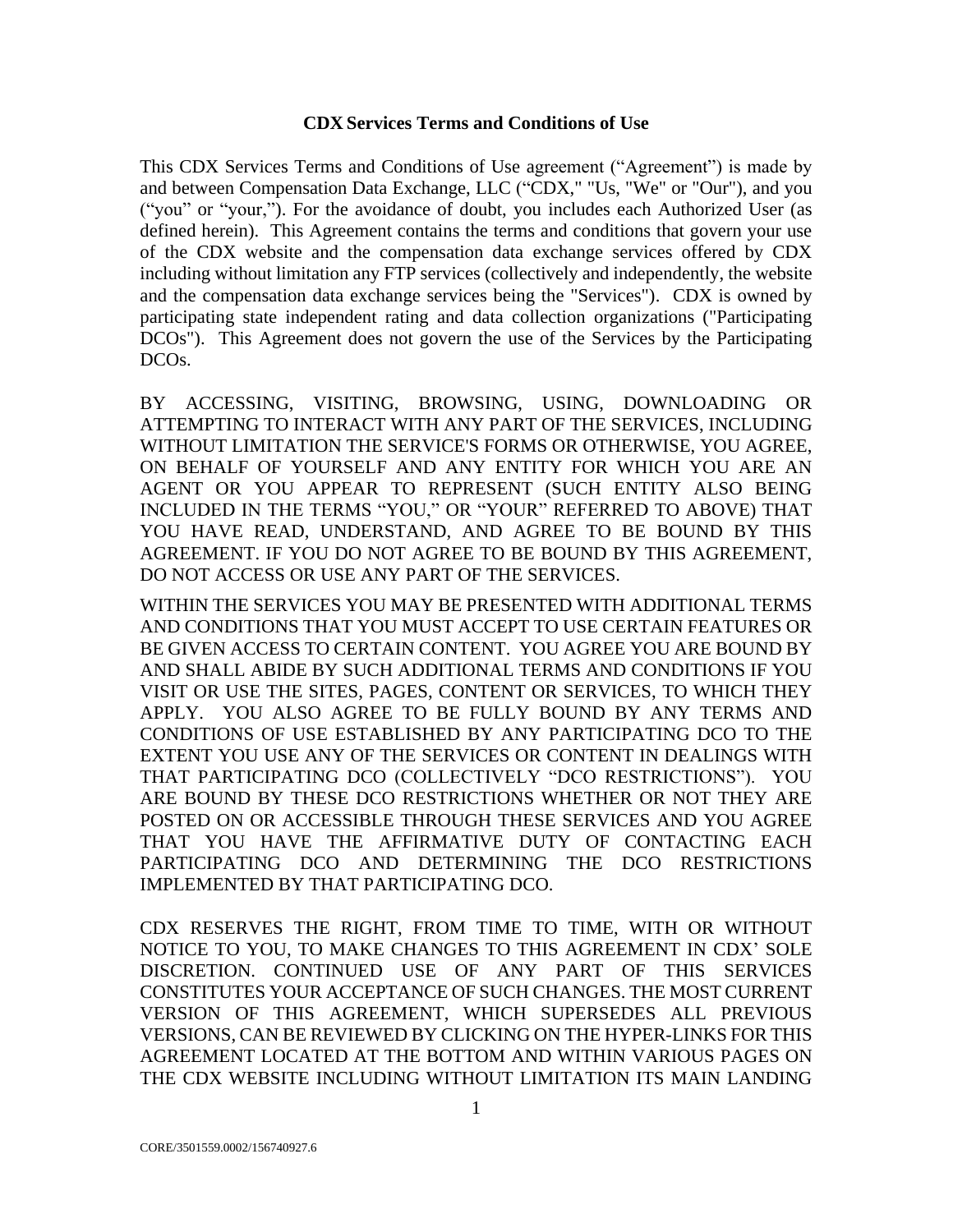#### PAGE.

#### **1. SERVICES OFFERED TO AUTHORIZED USERS**

Without limiting other services that CDX does or may offer, CDX offers the following as a part of the Services: (a) an Internet based portal for the submission or retrieval of data between an Authorized Insurer and one of the Participating DCOs; and (b) access to the Content made available through the Services by an Authorized User designated by an Authorized Insurer. An Authorized User is a person or entity designated by an Authorized Insurer's User Management Group Primary Administer to access the Services, which access is subject to additional limitations as may have been imposed by that User Management Group Primary Administrator. An Authorized Insurer is a licensed workers' compensation insurer or a group of insurers under common control that (a) is a member of one of the Participating DCOs; (b) has submitted a User Management Group Primary Administrator Application to the CDX Central Administrator; (c) has agreed to be bound by the Terms and Conditions set forth in the User Management Group Primary Administrator Application which reference and incorporate this Agreement; and (d) has had its User Management Group Primary Administrator Application accepted by CDX. If you are accessing the Services, you are warranting that you are an Authorized User, that your access has been authorized by a User Management Group Primary Administrator and that you are in full compliance with all limitations imposed on your access by your applicable User Management Group Primary Administrator and this Agreement.

The Services are a self-administered service offered to Authorized Insurers. Each Authorized Insurer is required to designate a User Management Group (UMG) Primary Administrator. This UMG Primary Administrator is solely responsible for the following activities: (a) establishing, controlling and maintaining authorized access to the Services; (b) creating and maintaining accounts for the Authorized Users; and (c) assessing and responding to all security issues and breaches for its Authorized Insurer's Authorized Users. Each Authorized Insurer is solely responsible to ensure that the data transmitted to a Participating DCO using the Services is received by the intended recipient. Each Authorized Insurer also assumes all responsibility for breaches of privacy arising from the misuse of this access.

#### **2. ACCESS TO THE SERVICES**

To access the Services or some of the resources it offers, you may be asked to provide certain information such as your contact information and other credentials including those requested in providing the User Management Group Primary Administrator Application. It is a condition of your use of the Services that all the information you provide through or in relation to the Services or otherwise to CDX is correct, current, and complete. If CDX believes the information you provide is not correct, current, or complete, CDX has the right to refuse you access to the Services or any of its resources, to terminate or suspend your access to the Services at any time, and otherwise decline to provide you with CDX products, services, and information.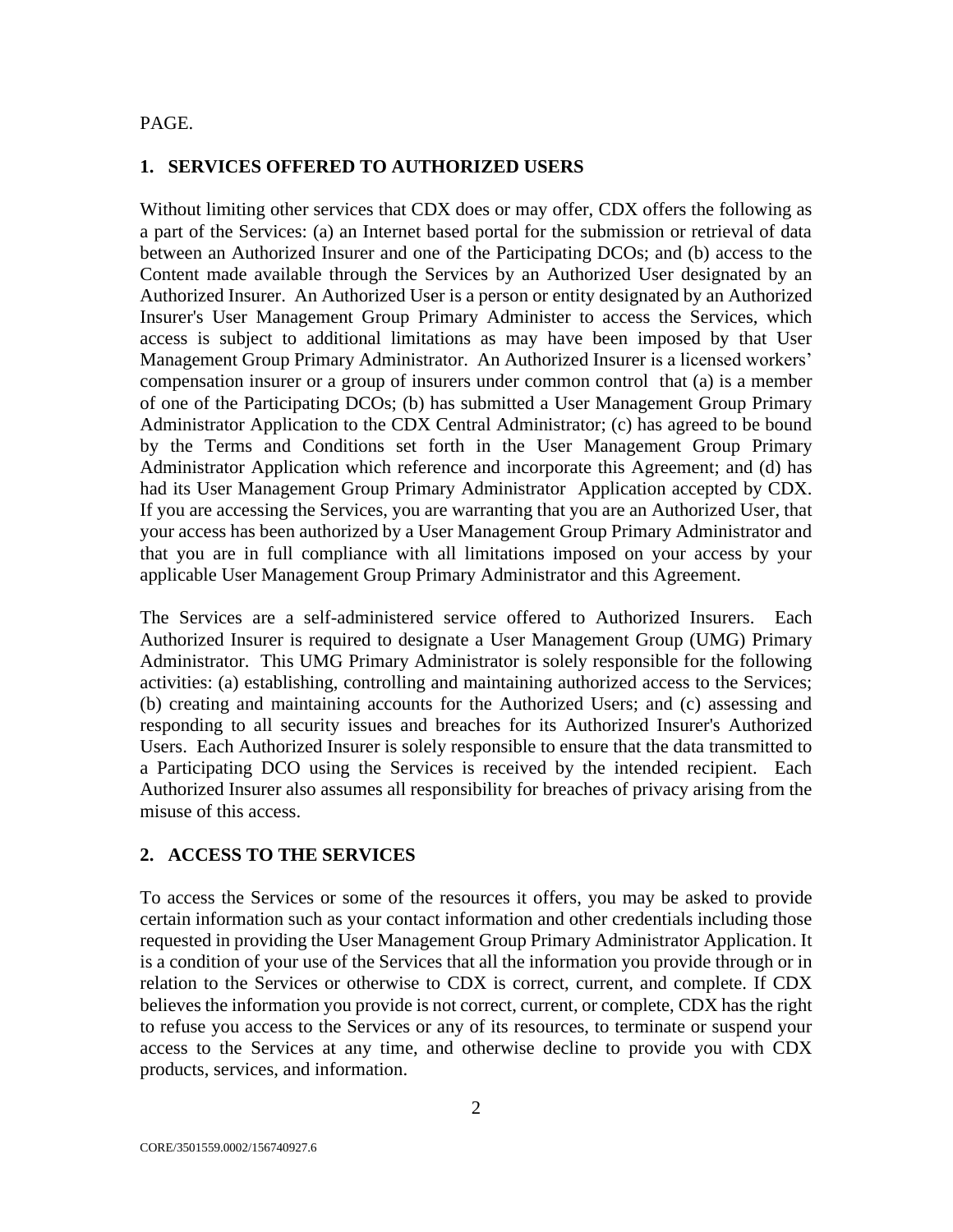Authorized Users will be issued a confidential User ID and password or other login credentials by the User Management Group Primary Administrator allowing such individuals to access information and documents available on restricted areas of the Services, and to send and receive data to or from a Participating DCO. In accessing the Services, you agree that you will not: (a) tell others your password, User ID, or other login credentials; and (b) attempt to, or cause others to attempt to, log in more than once at the same time under the same password, User ID or other Authorized User credential without specific permission from their User Management Group Primary Administrator. CDX may require Authorized Users to change their confidential User ID, password or other login credentials at any time.

To the extent access to portions of the Services is limited to CDX members or subscribers, you shall have no right to enter, view, download, copy or print except as specifically allowed by the membership or subscriber or guest rights specifically granted to you by CDX or your User Management Group Primary Administrator.

To the extent that CDX offers a single sign on opportunity to sign into the Services and thereby use that single sign on to access other websites or services not provided by CDX, you agree that CDX is in no way liable or responsible for your use of the single sign on opportunity, its functionality or lack thereof, any disruption or discontinuance of its operation, its malfunction, or any security issue associated therewith.

#### **3. RESTRICTIONS ON USE**

You may use the Services for purposes expressly permitted in this Agreement. The Services are for use solely by an Authorized User in transactions with one of the Participating DCOs; (b) the Content may be used solely for purposes related to the Services utilized by an Authorized User; and (c) the Content and Services may not be modified or altered in any way. As a condition of your use of the Services, you warrant to CDX that you are an Authorized User and that you will not use the Services for any purpose that is unlawful or prohibited by these terms, conditions, and notices. For example, you may not (and may not authorize any party to) (i) co-brand the Services or its Content, or (ii) frame the Services or its Content, without the express prior written permission of an authorized representative of CDX. For purposes of this Agreement, "co-branding" means to display a name, logo, trademark, or other means of attribution or identification of any party in such a manner as is reasonably likely to give a user the impression that such other party has the right to display, publish, or distribute the Services or Content accessible within the Services. You agree to cooperate with CDX in causing any unauthorized co-branding or framing immediately to cease. In addition, you may not use the Services in any manner which could disable, overburden, damage, or impair the Services or interfere with any other party's use and enjoyment of the Services. You may not obtain or attempt to obtain any materials, Content, or information through any means not intentionally made available or provided for through the Services. You may not use scrapers, bots, spiders, or other automated tools to collect or index the Content of the Services without our express permission. You shall promptly notify your User Management Group Primary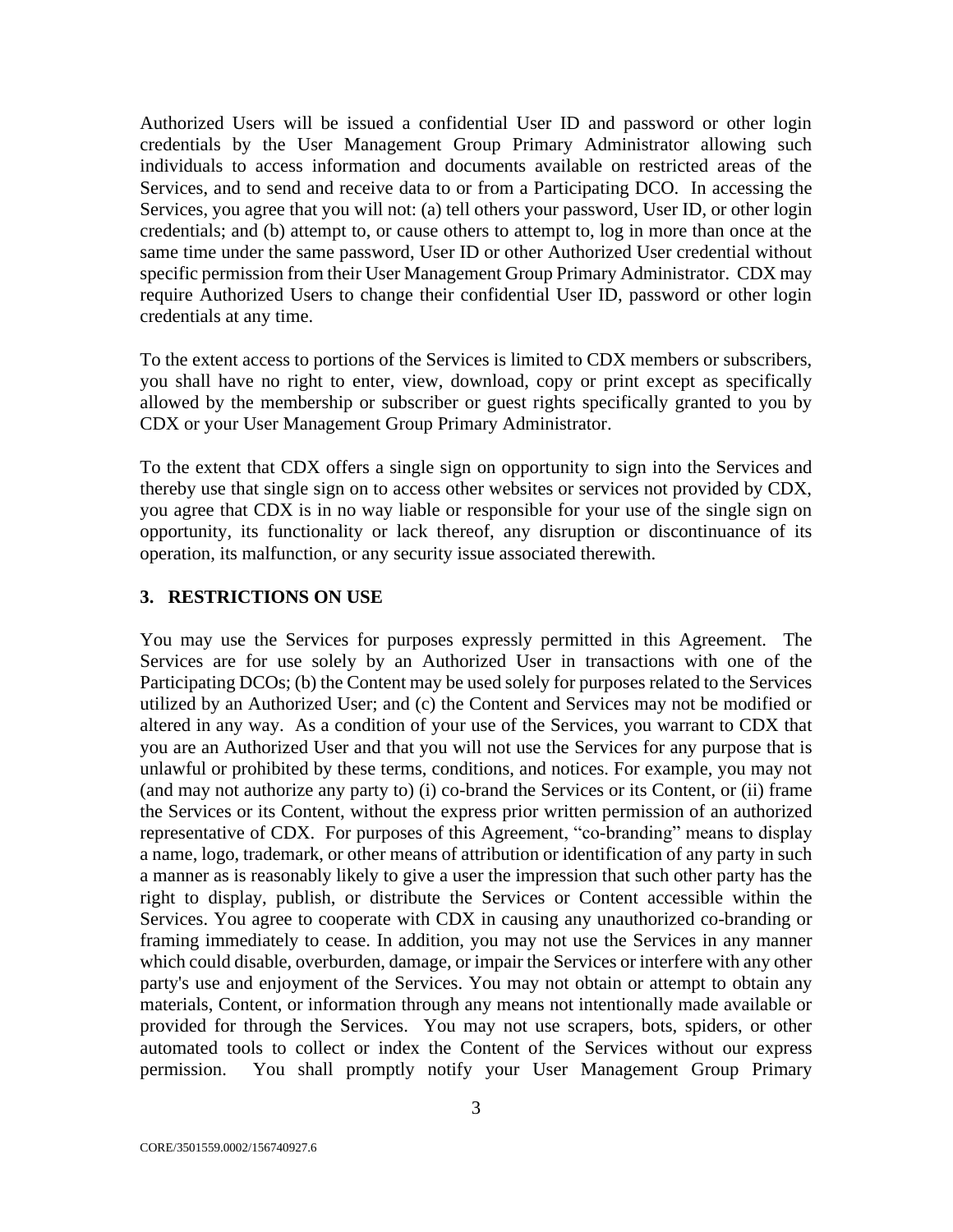Administrator of any known or suspected violation of these rules or threat to the Services or its security.

## **4. ADDITIONAL USE LIMITATION**

Except as expressly allowed in this Agreement, you may not modify, copy, translate, decompile, disassemble, reverse engineer, distribute, display, send, perform, reproduce, publish, license, create derivative works from, transfer, or sell, or delete or change the Services, including without limitation the Content, or copyright, trademark, or other proprietary notice on the Services. CDX requires these limitations to protect the integrity of its Services and the Participating DCOs.

## **5. PROPRIETARY INFORMATION**

How the receiving Participating DCO uses the data and what proprietary rights or contractual restrictions an Authorized Insurer and the Participating DCO might put into place are governed by the laws of the state in which the Participating DCO operates, by any rules of the Participating DCO or separate agreement(s) between the Participating DCO and an Authorized Insurer. Each Authorized Insurer should contact the individual Participating DCO with respect to issues related to the handling, processing and use of the data by that Participating DCO and compliance with any applicable laws governing data privacy. CDX is not responsible for ensuring that the data transmitted to a carrier using the Services is received by the intended recipient.

Except for data transmitted by an Authorized User to a Participating DCO:

All right, title and interest (including without limitation all copyrights, trademarks and associated goodwill, trade secrets, patent rights and other intellectual property rights) in and to the Services including without limitation the material and content accessible from the Services, including without limitation all text, video, audio, streaming content, graphics, images, photographs and other perceivable media, as well as documents and information downloadable from the Services (the "Content") is the proprietary information of CDX or the party that provided or licensed the Content to CDX, whereby such providing party retains all right, title, and interest in the Content subject to the license grants to CDX. Accordingly, the Content may not be copied, distributed, republished, uploaded, posted, displayed, performed, or transmitted in any way without the prior written consent of CDX. Modification or use of the Content except as expressly provided in this Agreement violates CDX' intellectual property rights and/or the intellectual property rights of others. Neither title nor intellectual property rights in and to the Services or its Content are transferred to you by access to the Services.

## **6. HYPER-LINKS**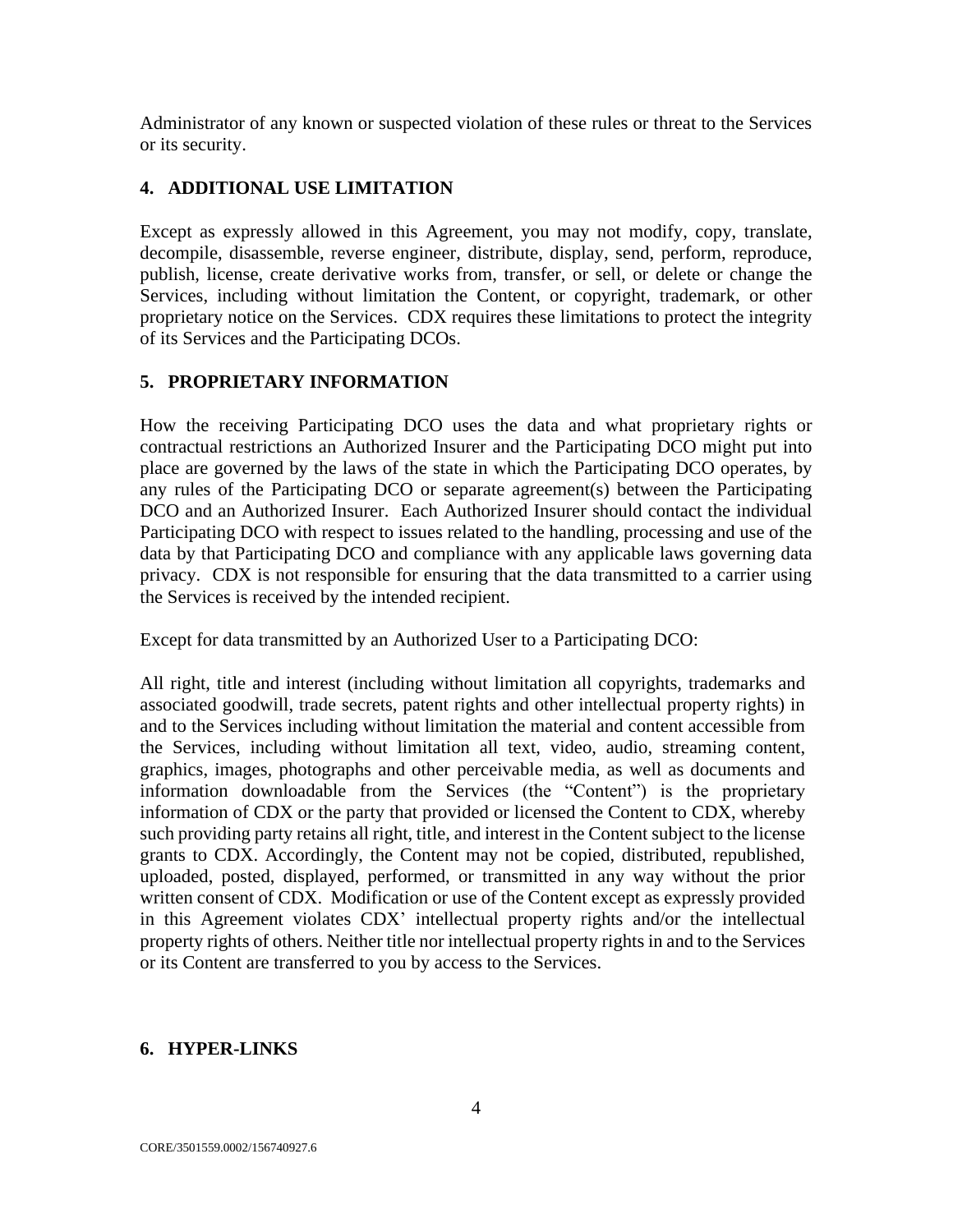The Services may be hyper-linked to other websites which are not maintained by, or related to, CDX. Hyper-links to such websites are provided as a service to users and are not sponsored by or affiliated with the Services or CDX. CDX has not reviewed any or all of such websites and is not responsible for the content of those websites. CDX is not responsible for webcasting, streaming, downloads, or any other form of transmission received from any hyper-linked website. Hyper-links are to be accessed at the user's own risk, and CDX makes no representations or warranties about the content, completeness, or accuracy of these hyper-links or the websites hyper-linked to the Services. CDX provides hyper-links as a convenience, and the inclusion of any hyper-link to a third-party website does not necessarily imply endorsement by CDX of that website or any association with its operators.

## **7. FEEDBACK**

You hereby grant to CDX the royalty-free, perpetual, irrevocable, worldwide, sublicensable through multiple levels, transferrable, non-exclusive right and license to use, reproduce, make, modify, adapt, publish, translate, broadcast, create derivative works from, distribute, offer to sell, sell, import, perform, and display all suggestions, feedback, and other improvements you provide to CDX related to the Services (collectively "Feedback"). You hereby waive in perpetuity all so-called "moral rights," rights of integrity, rights of paternity, rights of disclosure, rights of withdrawal, rights of attribution, rights to prevent attribution in the event of a distortion, mutilation, or modification, and all such analogous rights in or related to any Feedback. You represent and warrant that you have all the rights and permissions necessary to grant the above license, including without limitation any necessary licenses, waivers, or assignments of copyrights, patents, trademarks trade secrets, or other intellectual property rights, publicity rights, and privacy rights. CDX will not be required to treat any Feedback as confidential, and may use any Feedback to the full extent of its license without incurring any liability for royalties or any other consideration of any kind, and will not incur any liability as a result of any similarities that may appear in future CDX products, services or other business operations.

## **8. DISCLAIMER**

YOU UNDERSTAND THAT CDX CANNOT AND DOES NOT GUARANTEE OR WARRANT THAT FILES, INCLUDING WITHOUT LIMITATION CONTENT, AVAILABLE FOR DOWNLOADING FROM THE INTERNET WILL BE FREE OF VIRUSES, WORMS, TROJAN HORSES, OR OTHER CODE THAT MAY MANIFEST CONTAMINATING OR DESTRUCTIVE PROPERTIES. YOU ARE RESPONSIBLE FOR IMPLEMENTING SUFFICIENT PROCEDURES AND CHECKPOINTS TO SATISFY YOUR PARTICULAR REQUIREMENTS FOR ACCURACY OF DATA INPUT AND OUTPUT, AND FOR MAINTAINING A MEANS EXTERNAL TO THE SERVICES FOR ANY RECONSTRUCTION OF ANY LOST DATA. ANY MATERIAL DOWNLOADED OR OTHERWISE OBTAINED THROUGH THE USE OF THE SERVICES IS DONE AT YOUR OWN DISCRETION. YOU WILL BE SOLELY RESPONSIBLE FOR ANY DAMAGE TO YOUR COMPUTER SYSTEM OR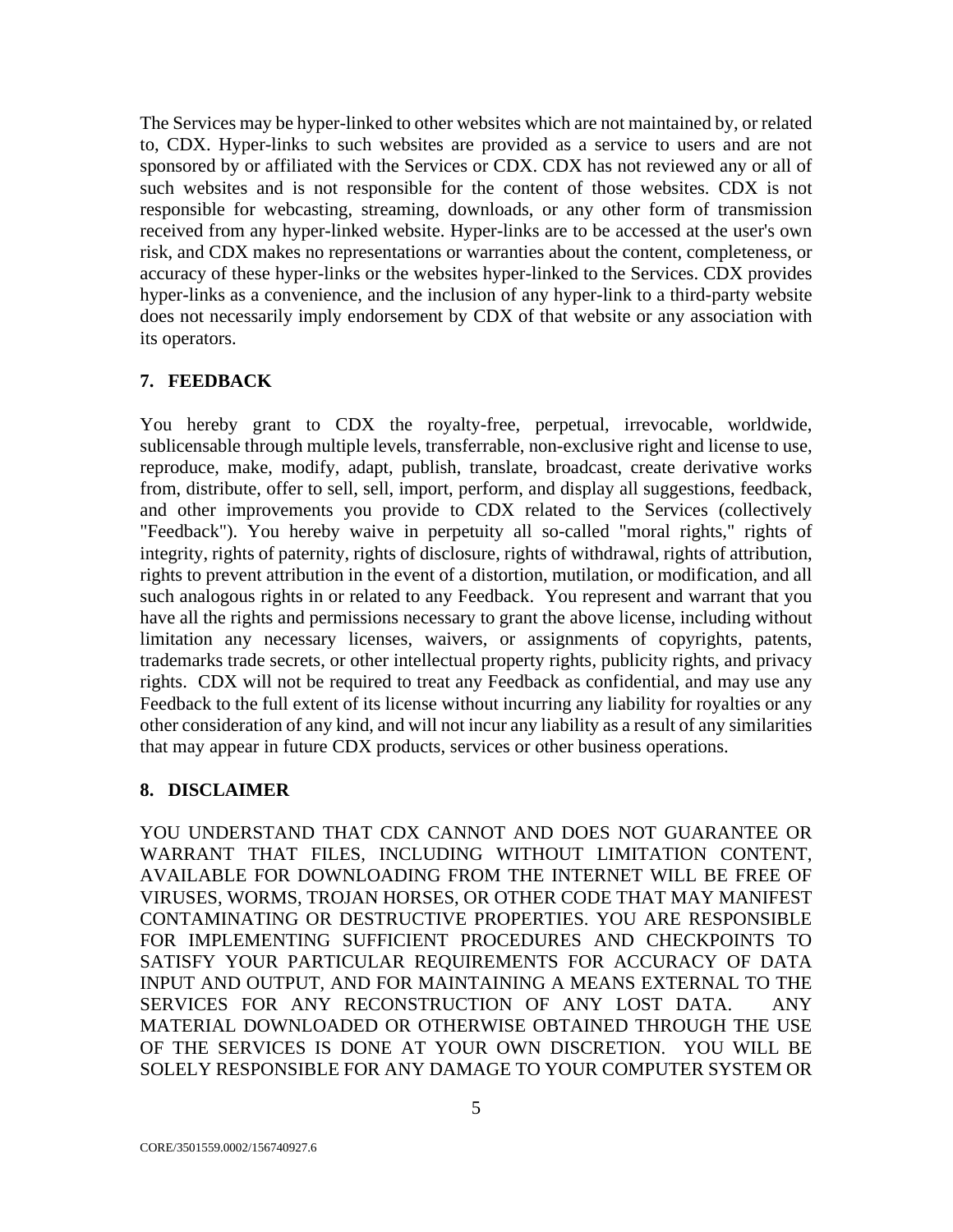LOSS OF DATA THAT RESULTS FROM THE DOWNLOAD OF ANY SUCH MATERIAL. CDX HAS NO RESPONSIBILITY WHATSOEVER TO AN AUTHORIZED INSURER REGARDING WHETHER THE DATA SUBMITTED BY AN AUTHORIZED INSURERIS COMPLIANT WITH OR OTHERWISE SATISFIES ITS OBLIGATIONS UNDER APPLICABLE LAW OR OTHER REQUIREMENTS TO TIMELY REPORT DATA TO A PARTICIPATING DCO.

YOUR USE OF THE SERVICES IS AT YOUR OWN RISK. THE SERVICES, ITS CONTENT, ANY INFORMATION OR OTHER COMMUNICATIONS SENT TO YOU AS A RESULT OF YOUR INTERACTION WITH THE SERVICES ARE PROVIDED "AS IS" AND WITHOUT WARRANTIES OF ANY KIND, EITHER EXPRESSED OR IMPLIED. CDX DISCLAIMS ALL WARRANTIES, INCLUDING ANY IMPLIED WARRANTIES OF MERCHANTABILITY, FITNESS FOR A PARTICULAR PURPOSE, TITLE, OR NON-INFRINGEMENT REGARDING OR RELATING IN ANY WAY TO THE SERVICES. CDX DOES NOT WARRANT THAT THE FUNCTIONS OR CONTENT CONTAINED IN THE SERVICES, WILL BE UNINTERRUPTED OR ERROR-FREE, THAT DEFECTS WILL BE CORRECTED, OR THAT THE SERVICES RELATED CONTENT OR THE SERVER THAT MAKES IT AVAILABLE ARE FREE OF VIRUSES OR OTHER HARMFUL COMPONENTS. CDX MAKES NO WARRANTY OR REPRESENTATION CONCERNING THE TIMELINESS, SUITABILITY, COMPLETENESS OR ACCURACY OF ANY OF THE SERVICES INCLUDING WITHOUT LIMITATION ANY CONTENT, AND CDX DOES NOT WARRANT OR MAKE ANY REPRESENTATION REGARDING USE, OR THE RESULT OF USE, OF THE SERVICES, INCLUDING WITHOUT LIMITATION THE CONTENT, IN TERMS OF ACCURACY, RELIABILITY, OR OTHERWISE. THE SERVICES MAY INCLUDE TECHNICAL INACCURACIES OR TYPOGRAPHICAL ERRORS, AND CDX MAY MAKE CHANGES OR IMPROVEMENTS AT ANY TIME. ALL SERVICES INCLUDING WITHOUT LIMITATION ALL CONTENT ARE PROVIDED BY CDX UTILIZING RESOURCES, WHICH CDX BELIEVES TO BE RELIABLE AND ACCURATE; HOWEVER, CDX DOES NOT WARRANT, REPRESENT OR GUARANTEE THAT ALL OF THE INFORMATION CONTAINED WITHIN THE SERVICES HAS BEEN PROPERLY REPORTED, DOCUMENTED OR UPDATED NOR IS THERE ANY REPRESENTATION, WARRANTY OR GUARANTEE THAT THE INFORMATION REFLECTS CHANGES IN APPLICABLE LAW. CDX AND/OR ITS SOURCES OF DATA OR SUPPLIERS MAY MAKE IMPROVEMENTS AND/OR CHANGES IN THE SERVICES AT ANY TIME.

CDX MAKES NO WARRANTY OR REPRESENTATION WHATSOEVER RELATED TO ANY SERVICE OR CONTENT ON BEHALF OF ANY PARTICIPATING DCO.

SOME JURISDICTIONS MAY NOT ALLOW THE EXCLUSION OF CERTAIN TYPES OF WARRANTIES INCLUDING WITHOUT LIMITATION OF IMPLIED WARRANTIES. AS A RESULT, THE ABOVE LIMITATION OR EXCLUSION MAY NOT APPLY TO YOU.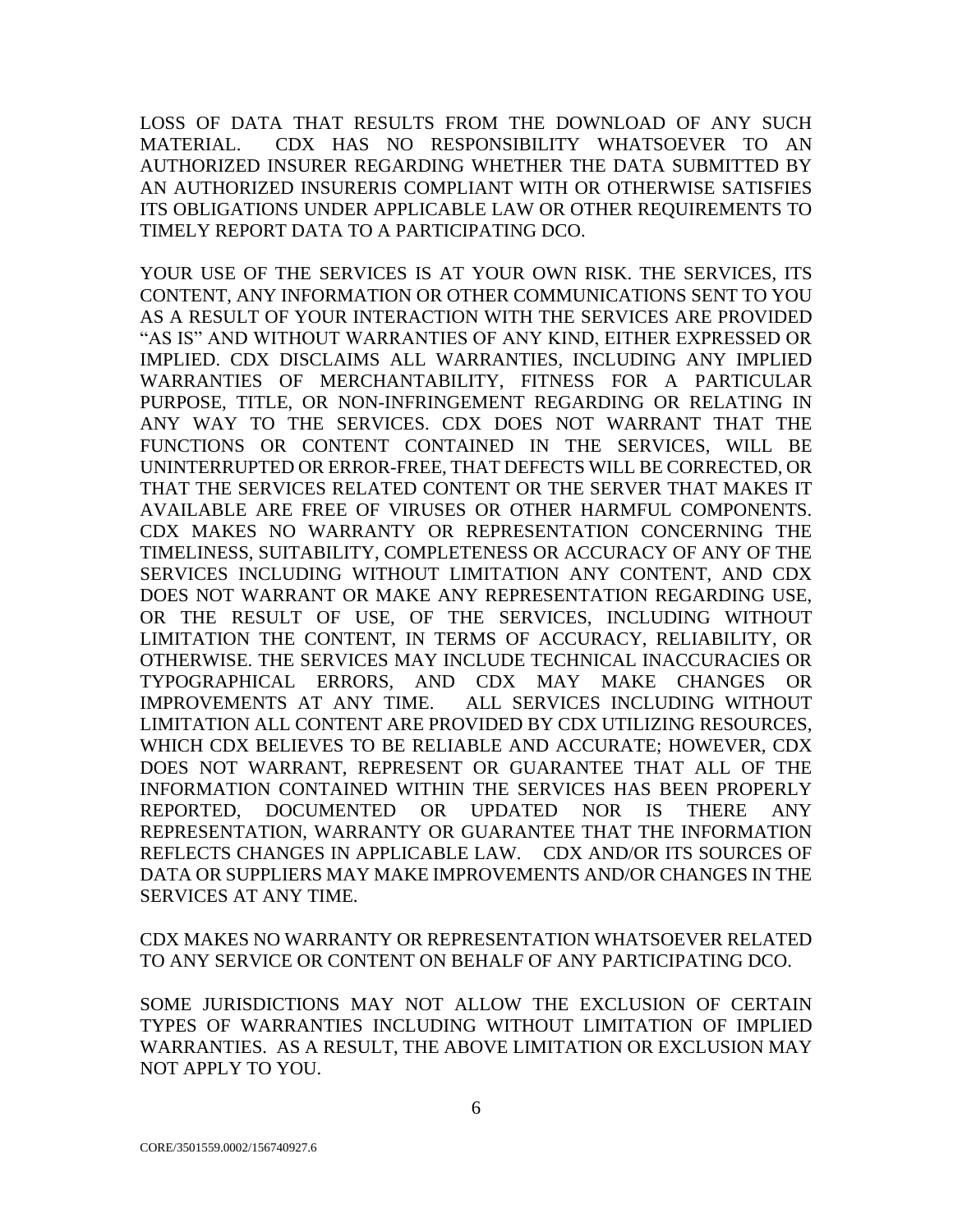#### **9. LIMITATION ON LIABILITY**

TO THE FULL EXTENT ALLOWED BY APPLICABLE LAW, CDX, ITS SUBSIDIARIES, AFFILIATES, PARTICIPATING DCOs, EMPLOYEES, AGENTS, OFFICERS OR DIRECTORS OF PARTICIPATING DCOs, LICENSORS, SERVICE PROVIDERS, CONTENT PROVIDERS, EMPLOYEES, AGENTS, OFFICERS, OWNERS, MEMBERS, SHAREHOLDERS, AND DIRECTORS WILL NOT BE LIABLE FOR ANY INCIDENTAL, DIRECT, INDIRECT, PUNITIVE, ACTUAL, CONSEQUENTIAL, SPECIAL, EXEMPLARY, OR OTHER DAMAGES, INCLUDING LOSS OF REVENUE OR INCOME, PAIN AND SUFFERING, EMOTIONAL DISTRESS, OR SIMILAR DAMAGES, REGARDING OR RELATING IN ANY WAY TO THE SERVICES, EVEN IF CDX HAS BEEN ADVISED OF THE POSSIBILITY OF SUCH DAMAGES. IN NO EVENT WILL THE COLLECTIVE LIABILITY OF CDX AND ITS SUBSIDIARIES, AFFILIATES, PARTICIPATING DCOs, LICENSORS, SERVICE PROVIDERS, CONTENT PROVIDERS, EMPLOYEES, AGENTS, OFFICERS, OWNERS, MEMBERS, SHAREHOLDERS, OFFICERS, AND DIRECTORS REGARDING OR RELATING IN ANY WAY TO THE SERVICES TO ANY PARTY (REGARDLESS OF THE FORM OF ACTION, WHETHER IN CONTRACT, TORT, OR OTHERWISE) EXCEED THE MINIMUM AMOUNT ALLOWED BY LAW IF A TOTAL DISCLAIMER OF ALL LIABILITY IS NOT ALLOWED.

SOME JURISDICTIONS MAY NOT ALLOW THE LIMITATION OR EXCLUSION OF LIABILITY FOR CERTAIN TYPES OF DAMAGES SUCH AS INCIDENTAL OR CONSEQUENTIAL DAMAGES OR DAMAGES TO PERSONAL OR PROPERTY DAMAGE, OR DAMAGES CAUSED BY THE NEGLIGENT OR WILLFUL ACTIONS OF CDX. AS A RESULT, THE ABOVE LIMITATION OR EXCLUSION MAY NOT APPLY TO YOU.

#### **10. TERMINATION OR RESTRICTION OF ACCESS**

CDX reserves the right, in its sole discretion, to suspend or terminate your, and any Authorized User's, access to the Services or any portion thereof and the related services or any portion thereof at any time, without notice. Unless a suspension or termination is necessitated to protect CDX from an immediate threat to the security or integrity of its system, a suspension or termination may not be initiated without the approval of an Authorizing DCO. Each Participating DCO is an "Authorizing DCO" with respect to any Authorized User that is so designated by the User Management Group Primary Administrator for an Authorized Insurer that maintains a membership in the DCO. Each Authorizing DCO also has the right to terminate any service provided to you through the Services under standards established by that entity. You agree that any termination of your access to the Services under any provision of these terms may be effected without prior notice, and acknowledge and agree that, subject to any required Participating DCO approval, CDX may immediately deactivate or delete your account and all related information and files in your account and/or bar any further access to such files or the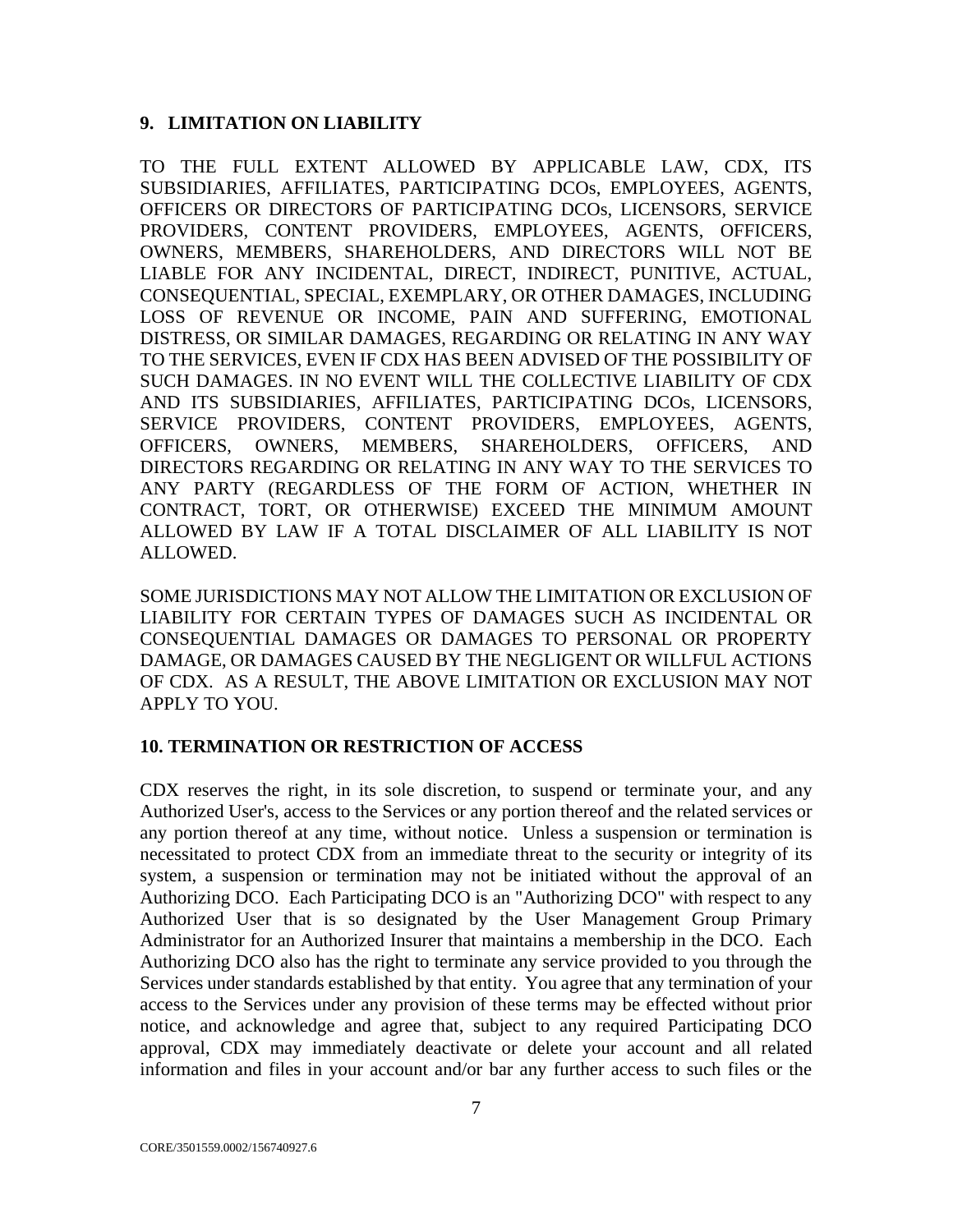Services. Further, you agree that CDX shall not be liable to you or any third party for any termination of your access to the Services.

## **11. INDEMNITY**

You will defend, indemnify, and hold CDX, its subsidiaries, affiliates, Participating DCOs, employees, agents, officers and directors of Participating DCOs, licensors, licensees, content providers, service providers, employees, agents, owners, members, shareholders, officers, directors, and contractors (the "Indemnified Parties") harmless from any breach of this Agreement by you, including without limitation any use of Content or other Services other than as expressly authorized in this Agreement and any claim or damage of any type regarding or relating to your Feedback, such indemnification including without limitation any and all resulting loss, damages, judgments, awards, costs, fines, expenses, and attorney's fees (including without limitation for the cost of defense) (collectively "Losses") of the Indemnified Parties in connection therewith. You will also indemnify and hold the Indemnified Parties harmless from and against any claims brought by third parties arising out of your use of the Services including without limitation the Content, such indemnification including without limitation all resulting Losses.

## **12. TRADEMARKS AND COPYRIGHTS**

Trademarks, service marks, logos, and copyrighted works appearing in the Services are the property of CDX or the party that provided the trademarks, services marks, logos, and copyrighted works to CDX. CDX and any party that provided trademarks, service marks, logos, and copyrighted works to CDX retain all rights with respect to any of their respective trademarks, service marks, logos, and copyrighted works appearing in the Services.

All Content of Services owned by CDX is: Copyright © 2020 Compensation Data Exchange, LLC, All rights reserved, unless otherwise noted.

# **13. SECURITY**

Any passwords or other login credentials used for the Services, if any, are for individual use only and the use of your credentials, whether by you or others, to log into access restricted areas of the Services for use or viewing of the Content by individuals other than you is strictly prohibited. You will be responsible for the security of your password and other login credentials (if any). CDX will be entitled to monitor your logins and credentials and, at its discretion, require you to change your password or other login credentials. If you use a password that CDX considers insecure, CDX will be entitled to require the password to be changed or CDX may suspend or terminate your account.

You are prohibited from using any services or facilities provided in connection with the Services to compromise security or tamper with system resources and/or accounts. The use or distribution of tools designed for compromising security (e.g., password guessing programs, cracking tools, or network probing tools) is strictly prohibited. If you become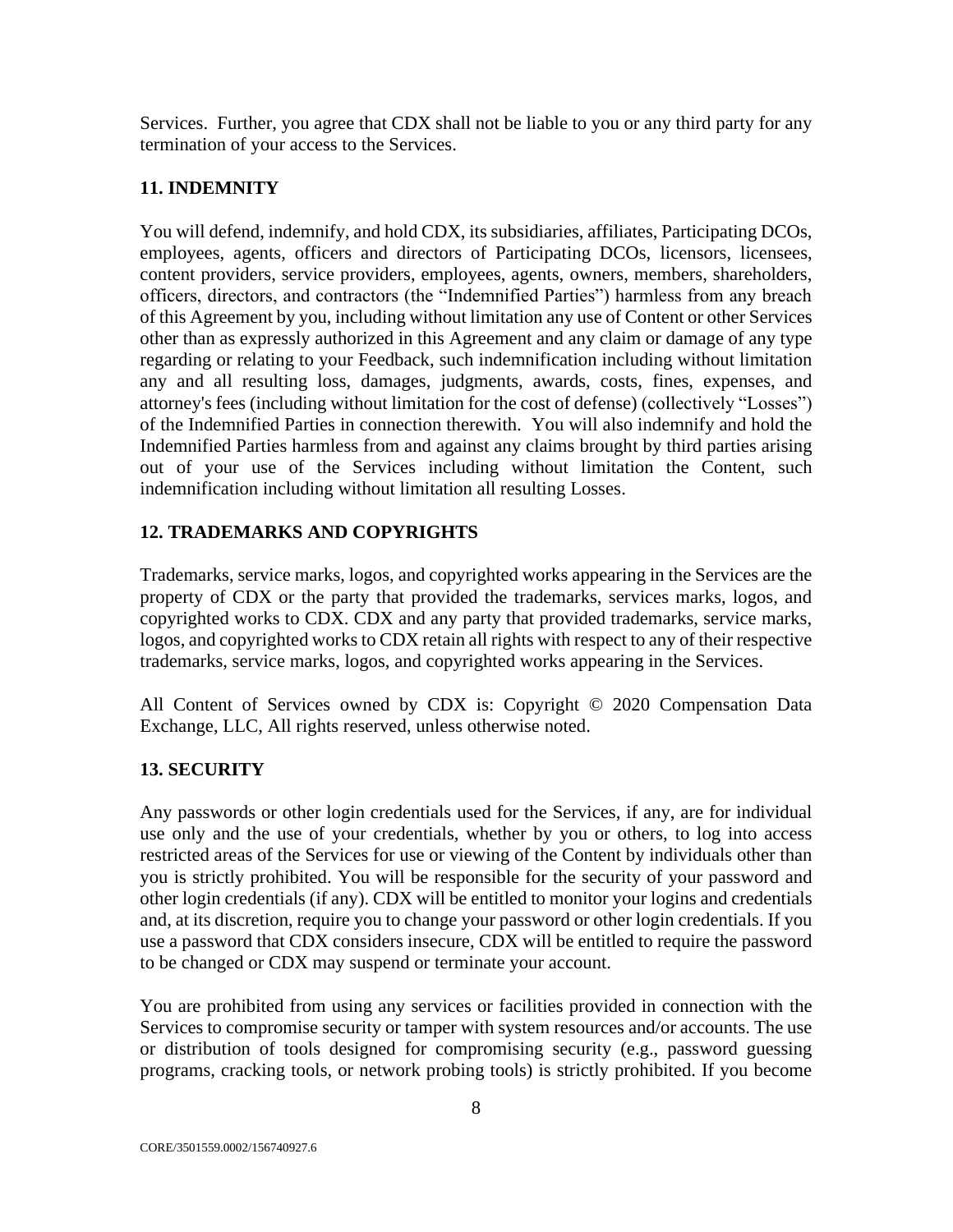involved in any violation of system security, CDX reserves the right to release your details to law enforcement and system administrators at other websites in order to assist them in resolving security incidents. CDX reserves the right to investigate suspected violations of these Terms of Use.

CDX may use and disclose information about you in special instances when we have reason to believe disclosing this information is necessary to investigate, identify, contact, or bring legal action against someone who may be causing injury to or interfering with our rights or property, other Services visitors, or anyone else. We may disclose such information when subpoenaed, if ordered or otherwise required by a court of law, arbitrator, or other similar proceeding or the rules governing such a proceeding, for government investigations, with government agencies if required by law, to exercise, establish, or defend CDX's legal rights, to protect your vital interests or those of any other third party, and when CDX otherwise believes in good faith that any applicable law requires it.

BY ACCEPTING THIS AGREEMENT YOU WAIVE AND HOLD HARMLESS CDX FROM ANY CLAIMS RESULTING FROM ANY OF THE AFOREMENTIONED ACTIONS TAKEN BY CDX.

### **14. MISCELLANEOUS**

This Agreement and any related dispute between the parties will be governed and interpreted pursuant to the laws of the state of Minnesota excluding any principles of conflicts of law. You specifically consent to personal jurisdiction in Minnesota in connection with any dispute between you and CDX arising out of or relating to this Agreement or pertaining to the subject matter hereof. The parties to this Agreement each agree that the exclusive venue for any dispute between the parties arising out of or relating this Agreement or pertaining to the subject matter hereof will be in the state and federal courts located in Hennepin County, Minnesota.

In accessing or using any of the Services or Content provided by CDX hereunder, you agree to conduct yourself in full compliance with all state and federal law applicable to user, including without limitation laws related to data privacy and security, antitrust and noncompetition, market conduct and data reporting.

If any part of this Agreement is unlawful, void, or unenforceable, that partshall be modified by a court of competent jurisdiction to reflect to the maximum extent possible the original intention of the parties as dictated by the original wording, and if not so modifiable, that part will be deemed severable, and will not affect the validity and enforceability of any remaining provisions.

CDX may assign or otherwise convey any of its rights and obligations under this Agreement, but you may not. All of the terms and conditions of this agreement shall inure and be binding upon any party's permitted successors and assigns.